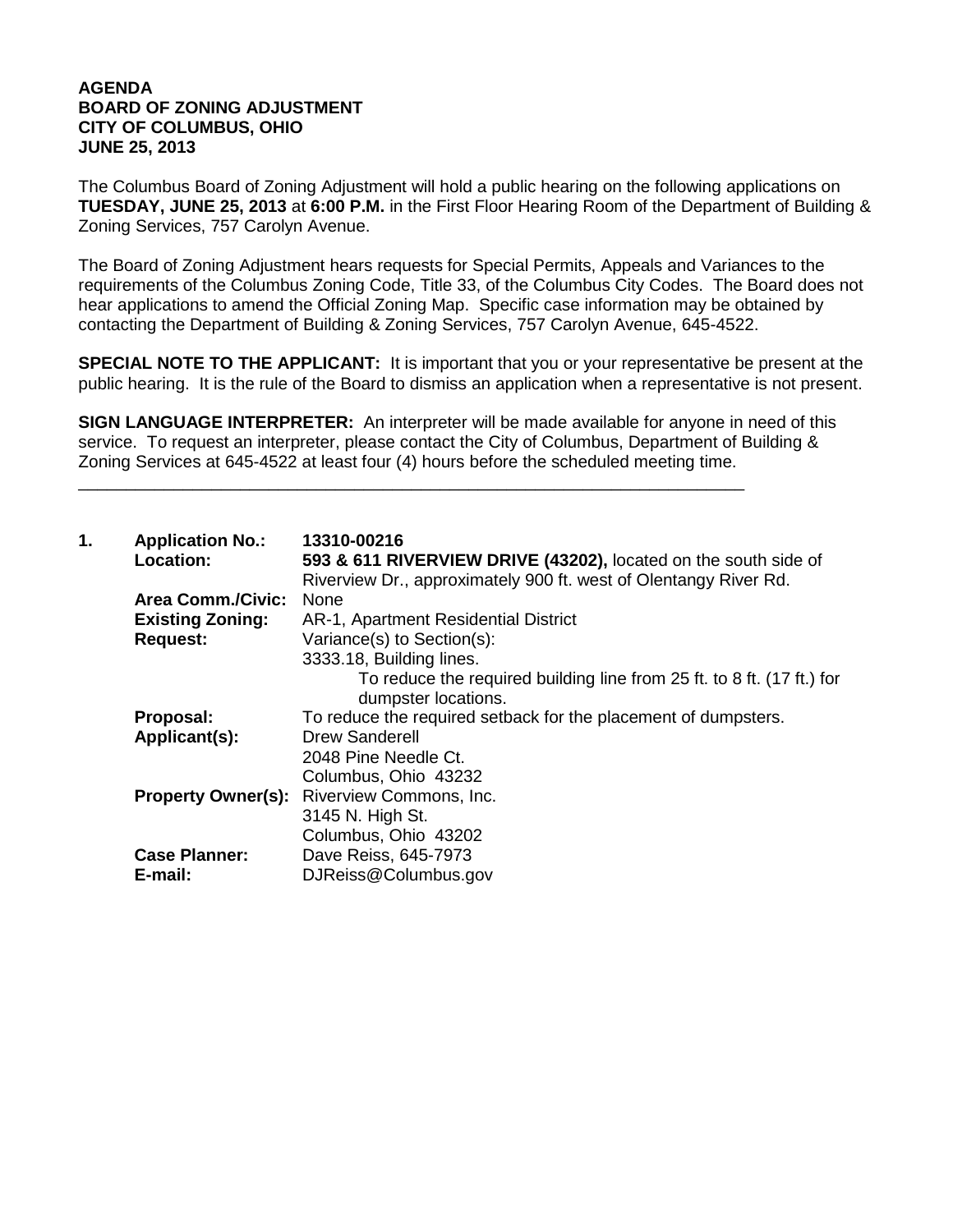| <b>Application No.:</b>  | 13310-00225                                                                                |
|--------------------------|--------------------------------------------------------------------------------------------|
| Location:                | 1717 DEMOREST ROAD (43228), located on the west side of Demorest                           |
|                          | Rd., approximately 300 ft. north of Carrigallen Ln.                                        |
| <b>Area Comm./Civic:</b> | <b>Hilltop Area Commission</b>                                                             |
| <b>Existing Zoning:</b>  | SR, Suburban Residential District                                                          |
| <b>Request:</b>          | Variance(s) to Section(s):                                                                 |
|                          | 3312.13, Driveway.                                                                         |
|                          | To allow the maximum width of a residential driveway to exceed 20                          |
|                          | ft., to be $28$ ft.                                                                        |
|                          | 3332.25, Maximum side yard required.                                                       |
|                          | To reduce the maximum side yard permitted from 12.6 ft. (20% of                            |
|                          | the lot width) to 7.1 ft. (approximately 9% of the lot width).                             |
|                          | 3332.26, Minimum side yard permitted.                                                      |
|                          | To reduce the minimum side yard required from 5 ft. to 0 ft.                               |
|                          | To retain an existing parking space along the north side of the garage of a                |
|                          | single-family dwelling.                                                                    |
|                          | Edward & Jane Barnett                                                                      |
|                          | 1717 Demorest Rd.                                                                          |
|                          | Columbus, Ohio 43228                                                                       |
|                          | Same as applicant.                                                                         |
|                          | Dave Reiss, 645-7973                                                                       |
|                          | DJReiss@Columbus.gov                                                                       |
|                          | Proposal:<br>Applicant(s):<br><b>Property Owner(s):</b><br><b>Case Planner:</b><br>E-mail: |

| 3. | <b>Application No.:</b><br>Location: | 13310-00230<br>5272 WABASH RIVER STREET (43016), located on the east side of<br>Wabash River Street, approximately 90 feet south of Talladega Drive. |
|----|--------------------------------------|------------------------------------------------------------------------------------------------------------------------------------------------------|
|    | <b>Area Comm./Civic:</b>             | <b>None</b>                                                                                                                                          |
|    | <b>Existing Zoning:</b>              | NE, Neighborhood Edge. District                                                                                                                      |
|    | <b>Request:</b>                      | Variance(s) to Section(s):                                                                                                                           |
|    |                                      | 3320.19(B,3), Private buildings.                                                                                                                     |
|    |                                      | To reduce the build-out frontage from 30% to 23%.                                                                                                    |
|    |                                      | 3320.19(B,4), Private buildings.                                                                                                                     |
|    |                                      | To construct a dwelling that is not parallel to the frontage road.                                                                                   |
|    | Proposal:                            | To construct a dwelling that is not in compliance with the TND regulating<br>plan.                                                                   |
|    | Applicant(s):                        | Dominion Homes, Inc.                                                                                                                                 |
|    |                                      | 4900 Tuttle Crossing Blvd.                                                                                                                           |
|    |                                      | Dublin, Ohio 43016                                                                                                                                   |
|    | <b>Property Owner(s):</b> Applicant  |                                                                                                                                                      |
|    | <b>Case Planner:</b>                 | Jamie Freise, 645-6350                                                                                                                               |
|    | E-mail:                              | JFFreise@Columbus.gov                                                                                                                                |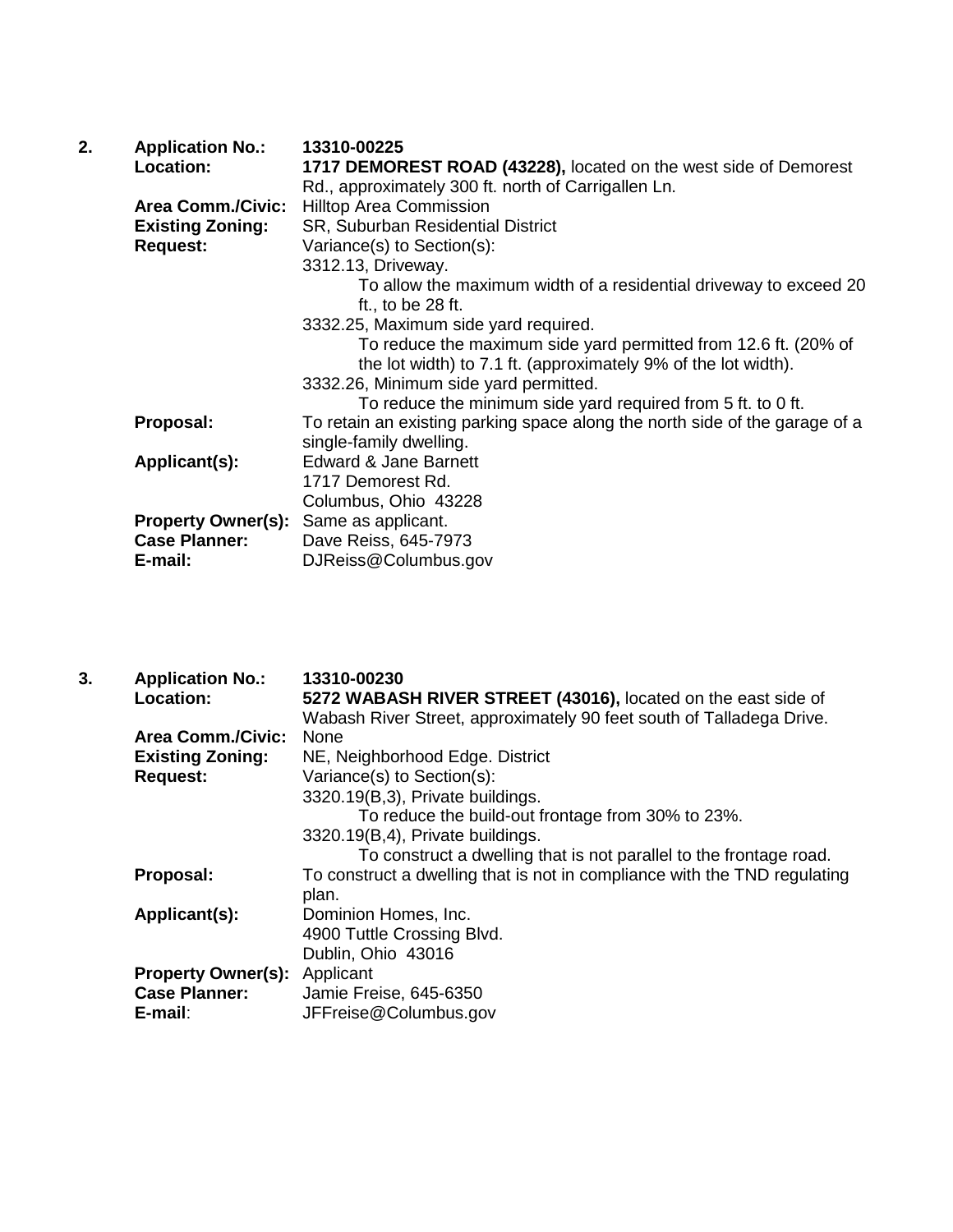|                           | 13310-00231                                                                                                                                                                     |
|---------------------------|---------------------------------------------------------------------------------------------------------------------------------------------------------------------------------|
|                           | 5706, MARSHFIELD DRIVE (43081), located on the north side of                                                                                                                    |
|                           | Marshfield Drive at the terminus of Deansboro Drive.                                                                                                                            |
|                           | Rocky Fork Blacklick Accord                                                                                                                                                     |
|                           | NG, Neighborhood General. District                                                                                                                                              |
|                           | Variance(s) to Section(s):                                                                                                                                                      |
|                           | 3320.19(B,3), Private buildings.                                                                                                                                                |
|                           | To reduce the build-out frontage from 40% to 0%.                                                                                                                                |
|                           | 3320.19(B,4), Private buildings.                                                                                                                                                |
|                           | To construct a dwelling that is not parallel to the frontage road.                                                                                                              |
|                           | To construct three separate single family dwelling units that are not in                                                                                                        |
|                           | compliance with the TND regulating plan.                                                                                                                                        |
|                           | Dominion Homes, Inc.                                                                                                                                                            |
|                           | 4900 Tuttle Crossing Blvd.                                                                                                                                                      |
|                           | Dublin, Ohio 43016                                                                                                                                                              |
| <b>Property Owner(s):</b> | Applicant                                                                                                                                                                       |
|                           | Jamie Freise, 645-6350                                                                                                                                                          |
|                           | JFFreise@Columbus.gov                                                                                                                                                           |
|                           | <b>Application No.:</b><br>Location:<br><b>Area Comm./Civic:</b><br><b>Existing Zoning:</b><br><b>Request:</b><br>Proposal:<br>Applicant(s):<br><b>Case Planner:</b><br>E-mail: |

| 4B. | <b>Application No.:</b>   | 13310-00231                                                              |
|-----|---------------------------|--------------------------------------------------------------------------|
|     | Location:                 | 5710 MARSHFIELD DRIVE (43081), located on the north side of              |
|     |                           | Marshfield Drive at the terminus of Deansboro Drive.                     |
|     | <b>Area Comm./Civic:</b>  | Rocky Fork Blacklick Accord                                              |
|     | <b>Existing Zoning:</b>   | NG, Neighborhood General. District                                       |
|     | <b>Request:</b>           | Variance(s) to Section(s):                                               |
|     |                           | 3320.19(B,3), Private buildings.                                         |
|     |                           | To reduce the build-out frontage from 40% to 0%.                         |
|     |                           | 3320.19(B,4), Private buildings.                                         |
|     |                           | To construct a dwelling that is not parallel to the frontage road.       |
|     | Proposal:                 | To construct three separate single family dwelling units that are not in |
|     |                           | compliance with the TND regulating plan.                                 |
|     | Applicant(s):             | Dominion Homes, Inc.                                                     |
|     |                           | 4900 Tuttle Crossing Blvd.                                               |
|     |                           | Dublin, Ohio 43016                                                       |
|     | <b>Property Owner(s):</b> | Applicant                                                                |
|     | <b>Case Planner:</b>      | Jamie Freise, 645-6350                                                   |
|     | E-mail:                   | JFFreise@Columbus.gov                                                    |
|     |                           |                                                                          |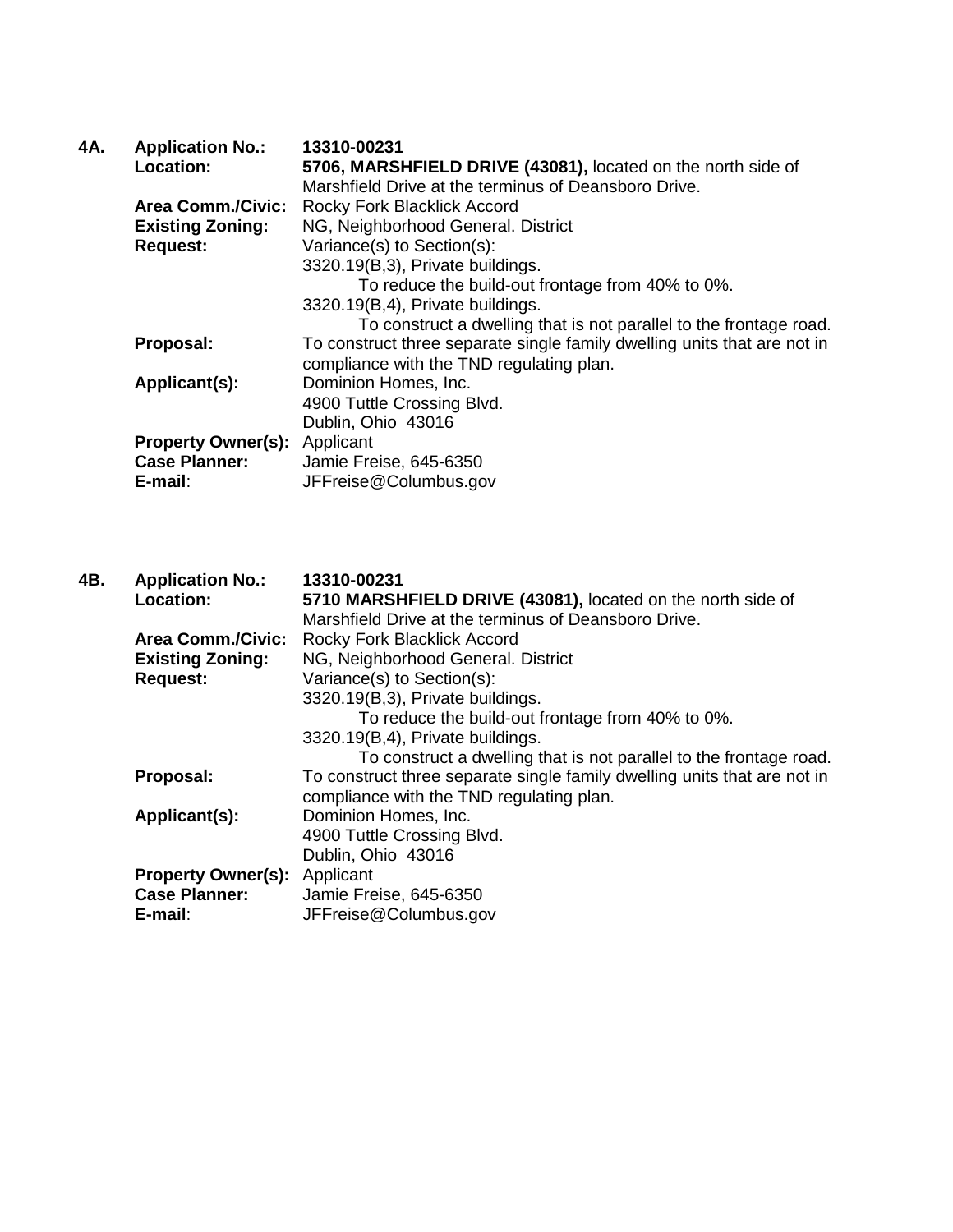| 4C. | <b>Application No.:</b>   | 13310-00231                                                              |
|-----|---------------------------|--------------------------------------------------------------------------|
|     | Location:                 | 5714 MARSHFIELD DRIVE (43081), located on the north side of              |
|     |                           | Marshfield Drive at the terminus of Deansboro Drive.                     |
|     | <b>Area Comm./Civic:</b>  | Rocky Fork Blacklick Accord                                              |
|     | <b>Existing Zoning:</b>   | NG, Neighborhood General. District                                       |
|     | <b>Request:</b>           | Variance(s) to Section(s):                                               |
|     |                           | 3320.19(B,3), Private buildings.                                         |
|     |                           | To reduce the build-out frontage from 40% to 0%.                         |
|     |                           | 3320.19(B,4), Private buildings.                                         |
|     |                           | To construct a dwelling that is not parallel to the frontage road.       |
|     | Proposal:                 | To construct three separate single family dwelling units that are not in |
|     |                           | compliance with the TND regulating plan.                                 |
|     | Applicant(s):             | Dominion Homes, Inc.                                                     |
|     |                           | 4900 Tuttle Crossing Blvd.                                               |
|     |                           | Dublin, Ohio 43016                                                       |
|     | <b>Property Owner(s):</b> | Applicant                                                                |
|     | <b>Case Planner:</b>      | Jamie Freise, 645-6350                                                   |
|     | E-mail:                   | JFFreise@Columbus.gov                                                    |
|     |                           |                                                                          |

| 5. | <b>Application No.:</b>   | 13310-00232                                                            |
|----|---------------------------|------------------------------------------------------------------------|
|    | Location:                 | 129 KING AVENUE (43201), located on the south side of King Ave., 80.53 |
|    |                           | ft. west of Hunter Ave.                                                |
|    | <b>Area Comm./Civic:</b>  | <b>University Area Commission</b>                                      |
|    | <b>Existing Zoning:</b>   | R-4, Residential District                                              |
|    | <b>Request:</b>           | Variances(s) to Section(s):                                            |
|    |                           | 3372.544, Maximum floor area.                                          |
|    |                           | To increase the maximum floor area ratio from 0.40 to a maximum        |
|    |                           | of $0.48$ .                                                            |
|    |                           | 3372.542, Maximum lot coverage.                                        |
|    |                           | To allow a building to occupy greater than 25% of the lot area; to     |
|    |                           | allow a dwelling to occupy 59% of the total lot area.                  |
|    | Proposal:                 | To construct a passive solar addition to a single family dwelling.     |
|    | Applicant(s):             | David Murchie                                                          |
|    |                           | 129 King Ave.                                                          |
|    |                           | Columbus, Ohio 43201                                                   |
|    | <b>Property Owner(s):</b> | Same as applicant.                                                     |
|    | <b>Case Planner:</b>      | Dave Reiss, 645-7973                                                   |
|    | E-mail:                   | DJReiss@Columbus.gov                                                   |
|    |                           |                                                                        |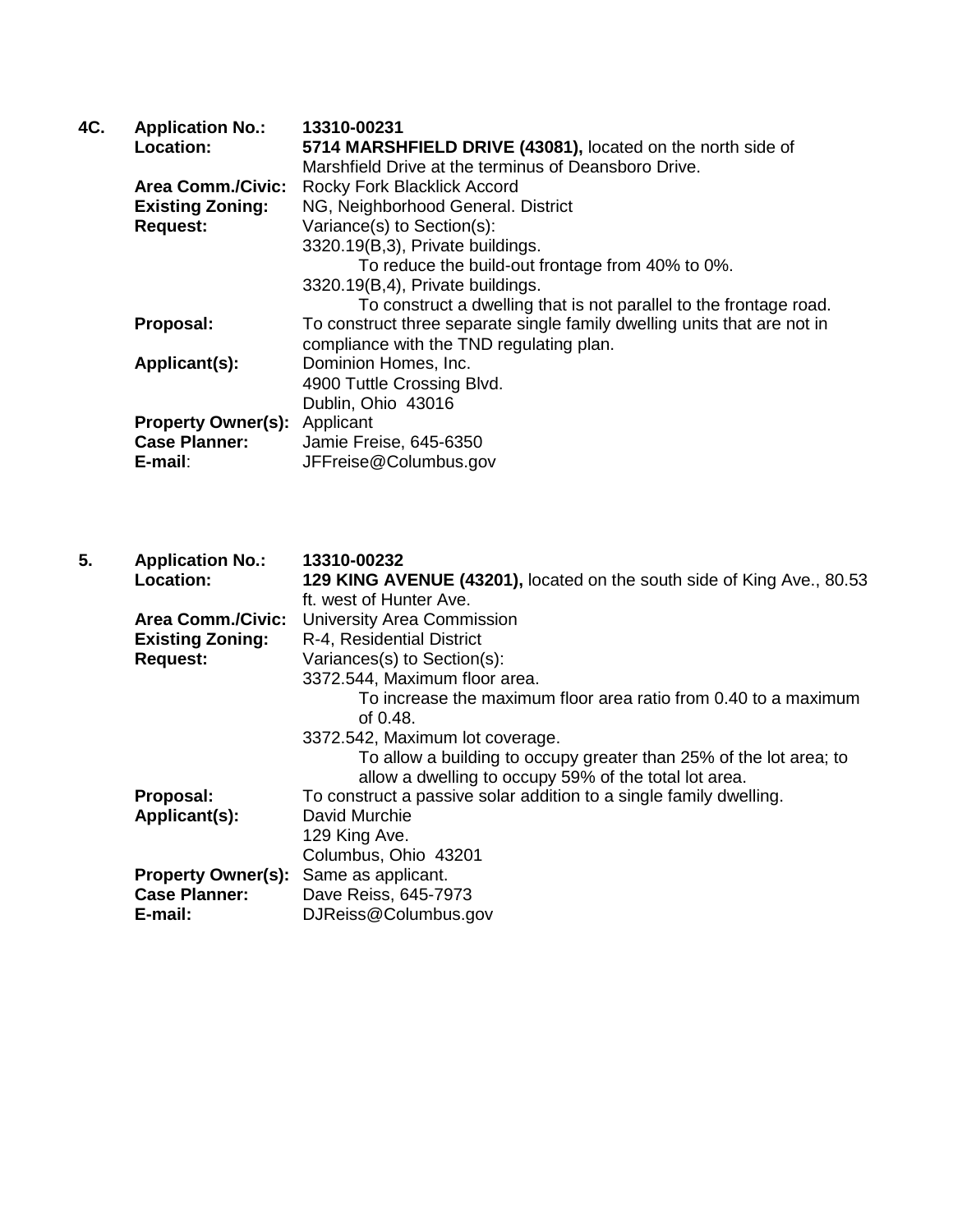| 6. | <b>Application No.:</b>   | 13310-00244                                                    |
|----|---------------------------|----------------------------------------------------------------|
|    | Location:                 | 3349 REFUGEE ROAD (43232), located at the southeast corner of  |
|    |                           | Refugee Road and Schwartz Road                                 |
|    | <b>Area Comm./Civic:</b>  | <b>None</b>                                                    |
|    | <b>Existing Zoning:</b>   | LM, Manufacturing District                                     |
|    | <b>Request:</b>           | Variance(s) to Section(s):                                     |
|    |                           | 3312.49, Minimum numbers of parking spaces required.           |
|    |                           | To reduce the required number of parking spaces from 37 to 31. |
|    | Proposal:                 | To construct a new retail center.                              |
|    | Applicant(s):             | Columbus (Refugee) DG, LLC, c/o Mark Bush                      |
|    |                           | 361 Summit Blvd., Ste 110                                      |
|    |                           | Birmingham, Alabama 35243                                      |
|    | <b>Property Owner(s):</b> | <b>Ronald Erkis</b>                                            |
|    |                           | 50 Ashbourne Road                                              |
|    |                           | Columbus, Ohio 43209                                           |
|    | <b>Case Planner:</b>      | Jamie Freise, 645-6350                                         |
|    | $E$ -mail:                | JFFreise@Columbus.gov                                          |

| 7. | <b>Application No.:</b>   | 13310-00258                                                                                                     |
|----|---------------------------|-----------------------------------------------------------------------------------------------------------------|
|    | Location:                 | 2013-31 LOCKBOURNE ROAD (43207), located at the southwest corner                                                |
|    |                           | of Lockbourne Road and Reeb Avenue.                                                                             |
|    | <b>Area Comm./Civic:</b>  | <b>Columbus Southside Area Commission</b>                                                                       |
|    | <b>Existing Zoning:</b>   | C-4, Commercial District                                                                                        |
|    | <b>Request:</b>           | Variance(s) to Section(s):                                                                                      |
|    |                           | 3312.49, Minimum numbers of parking spaces required.                                                            |
|    |                           | To reduce the amount of additional parking spaces from 9 to 0.                                                  |
|    |                           | 3312.11, Drive-up stacking area.                                                                                |
|    |                           | To reduce the number of stacking spaces for each unit from 8 to 4.                                              |
|    |                           | 3312.11, Drive-up stacking area.                                                                                |
|    |                           | To not provide an exclusive by-pass lane for either unit.                                                       |
|    |                           | 3312.25, Maneuvering                                                                                            |
|    |                           | To allow maneuvering on adjaecent parcels.                                                                      |
|    |                           | 3356.11, C-4 district setback lines.                                                                            |
|    |                           | To reduce the building setback from 25 feet to 8 feet for parcel A<br>and from 25 feet to 12 feet for parcel B. |
|    | Proposal:                 | To construct a 792 sq.ft. addition for parcel A and a combined 923 sq.ft.                                       |
|    |                           | addition for parcel B with both units containing drive-thru windows.                                            |
|    | Applicant(s):             | John Ingwersen                                                                                                  |
|    |                           | 1050 Bryden Road                                                                                                |
|    |                           | Columbus, Ohio 43205                                                                                            |
|    | <b>Property Owner(s):</b> | <b>BCCB Investments of Columbus &amp; Brian McDaniel</b>                                                        |
|    |                           | 2301 Fairwood Avenue                                                                                            |
|    |                           | Columbus, Ohio 43207                                                                                            |
|    | <b>Case Planner:</b>      | Jamie Freise, 645-6350                                                                                          |
|    | $E$ -mail:                | JFFreise@Columbus.gov                                                                                           |
|    |                           |                                                                                                                 |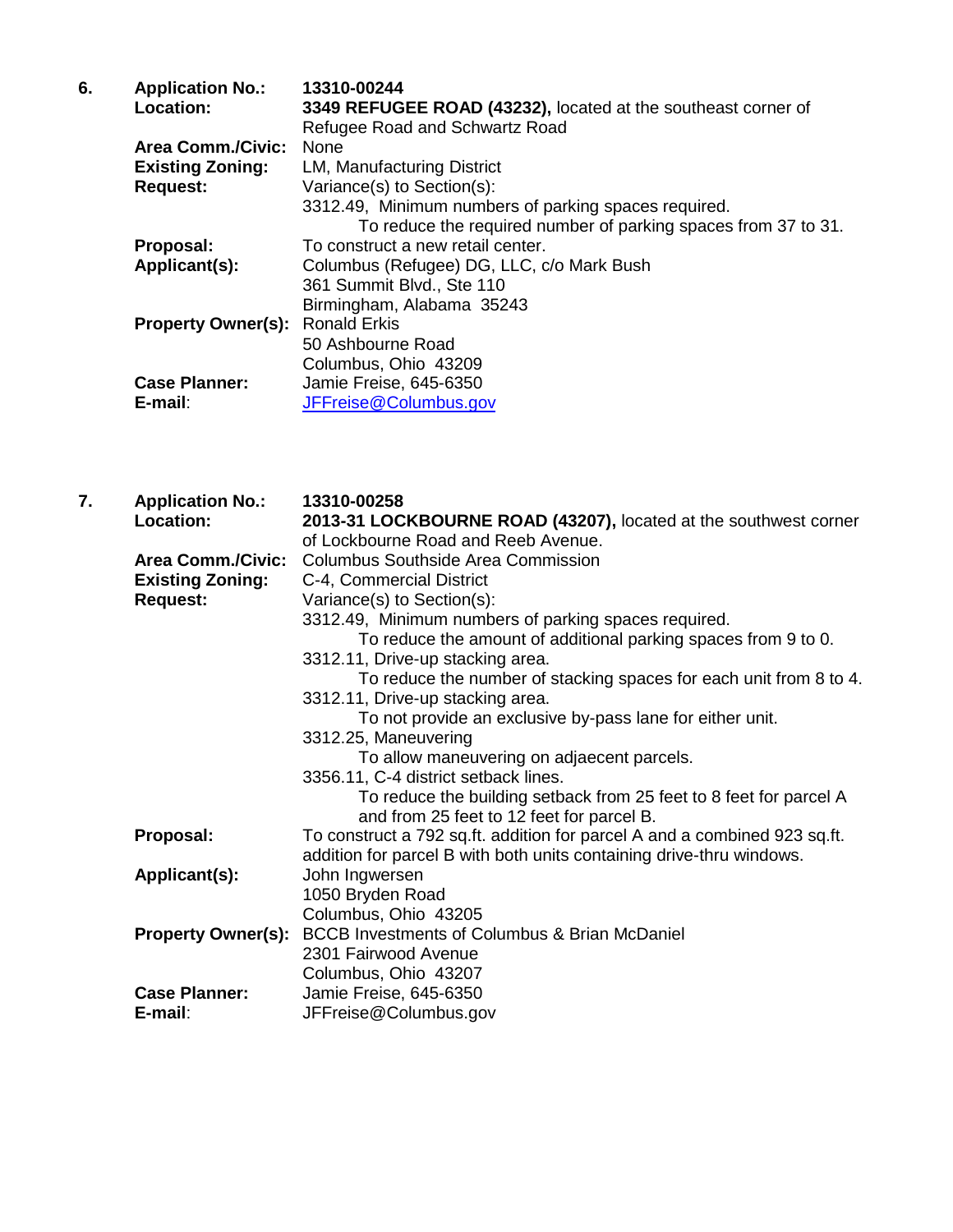| 8. | <b>Application No.:</b>   | 13310-00284                                                             |
|----|---------------------------|-------------------------------------------------------------------------|
|    | <b>Location:</b>          | 120 KING AVENUE (43201), located on the north side of King Ave., 60 ft. |
|    |                           | east of Hunter Ave.                                                     |
|    | <b>Area Comm./Civic:</b>  | <b>University Area Commission</b>                                       |
|    | <b>Existing Zoning:</b>   | R-4, Residential District                                               |
|    | <b>Request:</b>           | Variances(s) to Section(s):                                             |
|    |                           | 3332.26, Minimum side yard permitted.                                   |
|    |                           | To reduce the minimum side yard permitted from 3 ft. to 6 in.           |
|    |                           | 3332.38, Private garage.                                                |
|    |                           | To increase the allowable garage area for a detached garage from        |
|    |                           | 720 sq. ft. to 728 sq. ft. and to increase the allowable height of a    |
|    |                           | detached garage from 15 ft. to 22 ft.                                   |
|    | Proposal:                 | To construct a detached garage.                                         |
|    | Applicant(s):             | Chris & Candice Pflum                                                   |
|    |                           | 120 King Ave.                                                           |
|    |                           | Columbus, Ohio 43201                                                    |
|    | <b>Property Owner(s):</b> | Same as applicant.                                                      |
|    | <b>Case Planner:</b>      | Dave Reiss, 645-7973                                                    |
|    | E-mail:                   | DJReiss@Columbus.gov                                                    |

## **POSTPONED CASES:**

| 9. | <b>Application No.:</b>                  | 13311-00167                                                       |
|----|------------------------------------------|-------------------------------------------------------------------|
|    | Location:                                | 1000 JOYCE AVE. (43219), located at the northeast corner of Joyce |
|    |                                          | Avenue and East Fifth Avenue                                      |
|    | <b>Area Comm./Civic:</b>                 | <b>North Central Area Commission</b>                              |
|    | <b>Existing Zoning:</b>                  | M, Manufacturing District                                         |
|    | <b>Request:</b>                          | Special Permit(s) to Section(s):                                  |
|    |                                          | 3389.07, Impound lot, junk yard or salvage yard.                  |
|    |                                          | To permit a salvage yard.                                         |
|    |                                          | 3392.12, Prohibited location                                      |
|    |                                          | To permit a junk/salvage yard to be located within 600 feet of    |
|    |                                          | residentially zoned property (250 feet).                          |
|    | Proposal:                                | To permit a salvage yard for scrap metal.                         |
|    | Applicant(s):                            | 1000 Joyce Avenue, LLC.                                           |
|    |                                          | 1000 Joyce Avenue                                                 |
|    |                                          | Columbus, Ohio 43219                                              |
|    | <b>Property Owner(s): Fengwei Weaver</b> |                                                                   |
|    |                                          | 1000 Joyce Avenue                                                 |
|    |                                          | Columbus, Ohio 43219                                              |
|    | <b>Case Planner:</b>                     | Jamie Freise, 645-6350                                            |
|    | E-mail:                                  | JFFreise@Columbus.gov                                             |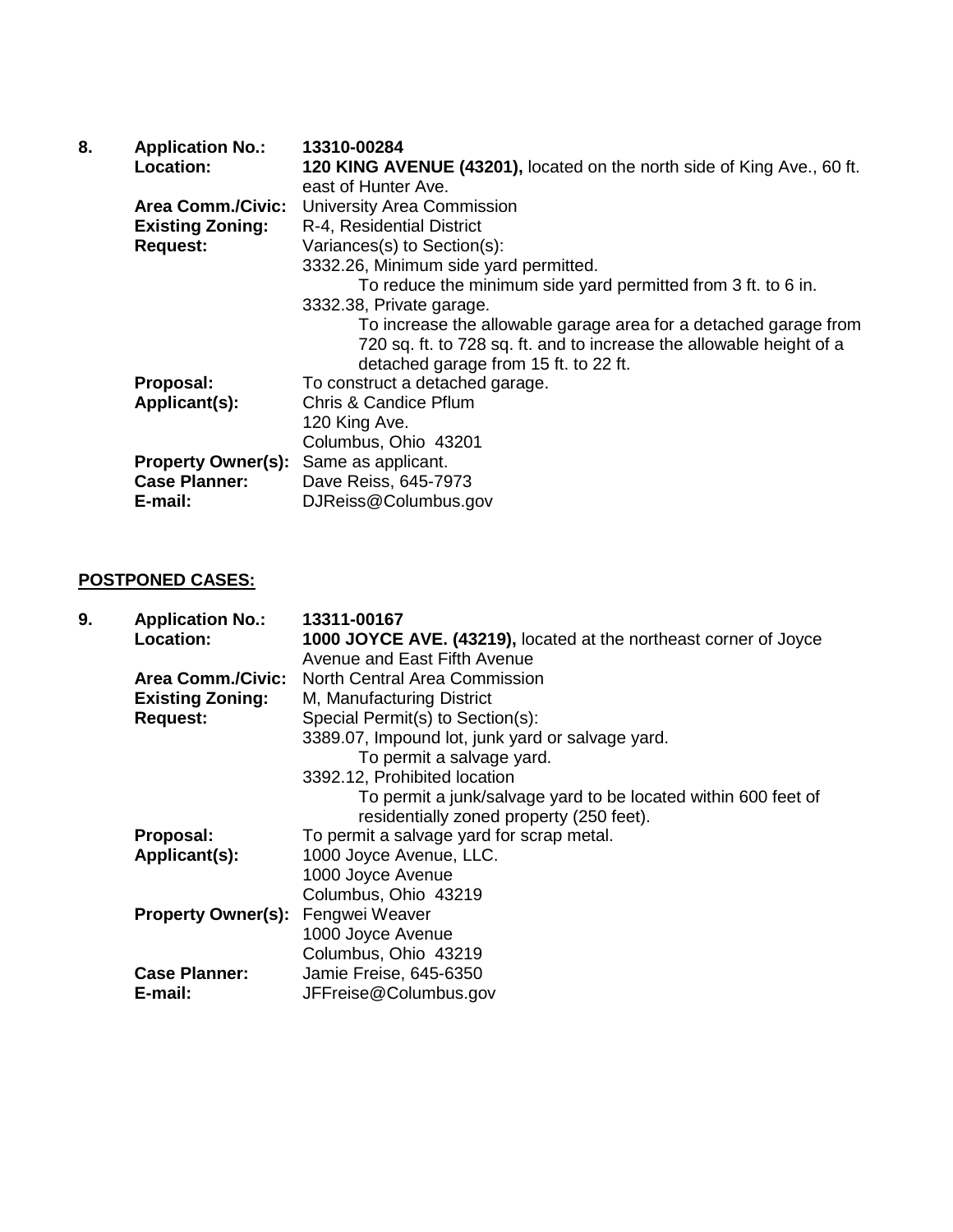## **TABLED CASES:**

| 10. | <b>Application No.:</b><br>Location:<br><b>Area Comm./Civic:</b> | 13310-00171<br>4583 PARKWICK DRIVE (43228), located on the west side of Parkwick<br>Drive, approximately 500 feet south of Teller Drive.<br>Greater Hilltop Area Commission.    |
|-----|------------------------------------------------------------------|---------------------------------------------------------------------------------------------------------------------------------------------------------------------------------|
|     | <b>Existing Zoning:</b><br><b>Request:</b>                       | R-2, Residential District<br>Variance(s) to Section(s):<br>3332.27, Rear yard.<br>To reduce the total lot area deditcated to rear yard from 25% (1250<br>sf) to 19.5% (975 sf). |
|     | Proposal:<br>Applicant(s):                                       | To construct a covered walk-out stairway and allow an existing deck.<br>Fabiola Mongui<br>4583 Parkwick Drive<br>Columbus, Ohio 43228                                           |
|     | <b>Property Owner(s):</b><br><b>Case Planner:</b><br>E-mail:     | Applicant<br>Jamie Freise, 645-6350<br>JFFreise@Columbus.gov                                                                                                                    |
| 11. | <b>Application No.:</b><br>Location:                             | 13310-00191<br>937-949 WEST THIRD AVENUE (43212), located at the southeast corner<br>of West Third Ave. and Dover Ave.                                                          |
|     | <b>Area Comm./Civic:</b>                                         | 5th by Northwest Area Commission                                                                                                                                                |
|     | <b>Existing Zoning:</b><br><b>Request:</b>                       | M, Manufacturing District<br>Variance(s) to Section(s):                                                                                                                         |
|     |                                                                  | 3312.49, Minimum numbers of parking spaces required.<br>To reduce the minimum number of required parking spaces from<br>159 to 0.                                               |
|     | Proposal:                                                        | To convert 9,800 sq.ft of existing commercial space to restaurant and<br>construct an 1,800 sq.ft patio.                                                                        |
|     | Applicant(s):                                                    | James R. Rishel<br>300 E. Broad Street, Ste. 450                                                                                                                                |
|     | <b>Property Owner(s):</b>                                        | Columbus, Ohio 43215<br><b>CER Real Estate Investments, LLC</b><br>580 North Fourth Street, Ste 120                                                                             |
|     | <b>Case Planner:</b><br>E-mail:                                  | Columbus, Ohio 43215<br>Jamie Freise, 645-6350<br>JFFreise@Columbus.gov                                                                                                         |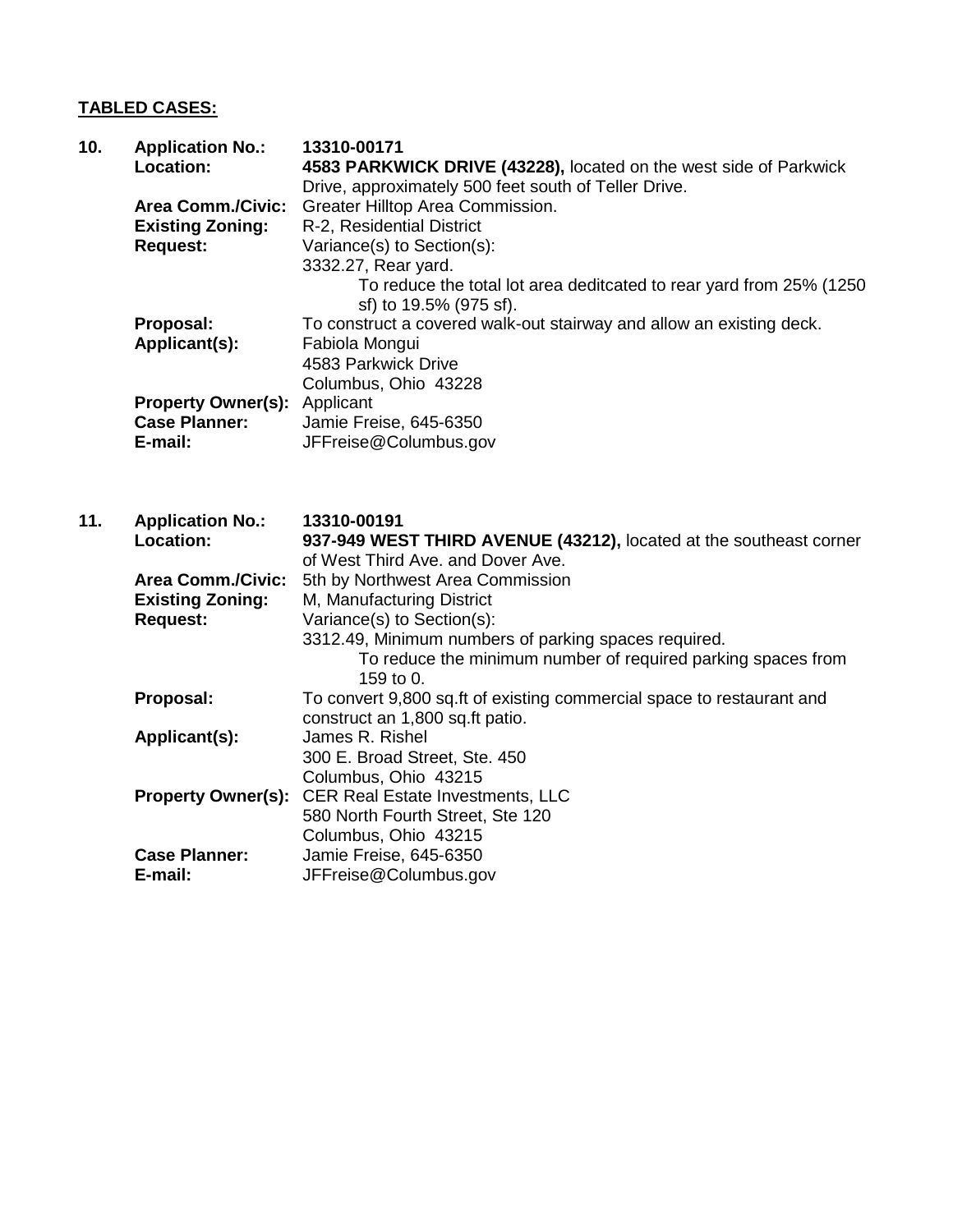| <b>Application No.:</b>   | 13311-00107                                                                                       |
|---------------------------|---------------------------------------------------------------------------------------------------|
| Location:                 | 1974 WATKINS ROAD (43207), located at the northwest corner of New                                 |
|                           | World Dr. & Watkins Rd.                                                                           |
|                           | Far South Area Commission                                                                         |
| <b>Existing Zoning:</b>   | M-1, Manufacturing, and L-M, and L-M-1, Limited Manufacturing Districts                           |
|                           | Variances & Special Permit to Section:                                                            |
|                           | 3389.034, Compost facility.                                                                       |
|                           | To permit the establishment of a compost facility.                                                |
|                           | 3389.07, Impound lot, junk yard or salvage yard.                                                  |
|                           | To permit the establishment of a recycling facility.                                              |
|                           | 3365.17, Location requirements.                                                                   |
|                           | To allow a more objectionable use (recycling) to be located within                                |
|                           | 600 ft. of the boundaries of any residential or apartment residential                             |
|                           | use from the property lines containing the permitted use.                                         |
|                           | To allow the establishment of a composting and recycling facility.                                |
|                           | Susan E. Enneking, Trustee; c/o Laura MacGregor Comek                                             |
|                           | 500 S. Front St., 12th Floor                                                                      |
|                           | Columbus, Ohio 43215                                                                              |
| <b>Property Owner(s):</b> | Susan E. Enneking, Trustee; Viking Properties; Viking Real Estate, Ltd.                           |
|                           | and; Guy Wolfenbarger                                                                             |
|                           | 3663 Alum Creek Dr.                                                                               |
|                           | Columbus, Ohio 43207                                                                              |
|                           | Dave Reiss, 645-7973                                                                              |
| E-mail:                   | DJReiss@Columbus.gov                                                                              |
|                           | <b>Area Comm./Civic:</b><br><b>Request:</b><br>Proposal:<br>Applicant(s):<br><b>Case Planner:</b> |

## **RECONSIDERATION CASES:**

| 13. | <b>Application No.:</b>   | 13310-00059                                                        |
|-----|---------------------------|--------------------------------------------------------------------|
|     | Location:                 | 940 SOUTH FRONT STREET (43206), located at the northeast corner of |
|     |                           | Frederick St. & S. Front St.                                       |
|     | <b>Area Comm./Civic:</b>  | <b>Brewery District</b>                                            |
|     | <b>Existing Zoning:</b>   | M, Manufacturing District                                          |
|     | <b>Request:</b>           | Variance to Section:                                               |
|     |                           | 3312.49, Minimum numbers of parking spaces required.               |
|     |                           | To reduce the required number of additional parking spaces from    |
|     |                           | 40 to 0. (10 spaces are provided.)                                 |
|     | Proposal:                 | To convert a tombstone and monument engraving company into a       |
|     |                           | bar/restaurant use.                                                |
|     | Applicant(s):             | Khaled Ballouz; c/o Victoria Proehl; 3D/Group, Inc.                |
|     |                           | 266 N. 4th St., Suite 1200                                         |
|     |                           | Columbus, Ohio 43215                                               |
|     | <b>Property Owner(s):</b> | Kipling Investments, L.L.C.                                        |
|     |                           | 366 E. Broad St.                                                   |
|     |                           | Columbus, Ohio 43215                                               |
|     | <b>Case Planner:</b>      | Dave Reiss, 645-7973                                               |
|     | E-mail:                   | DJReiss@Columbus.gov                                               |
|     |                           |                                                                    |